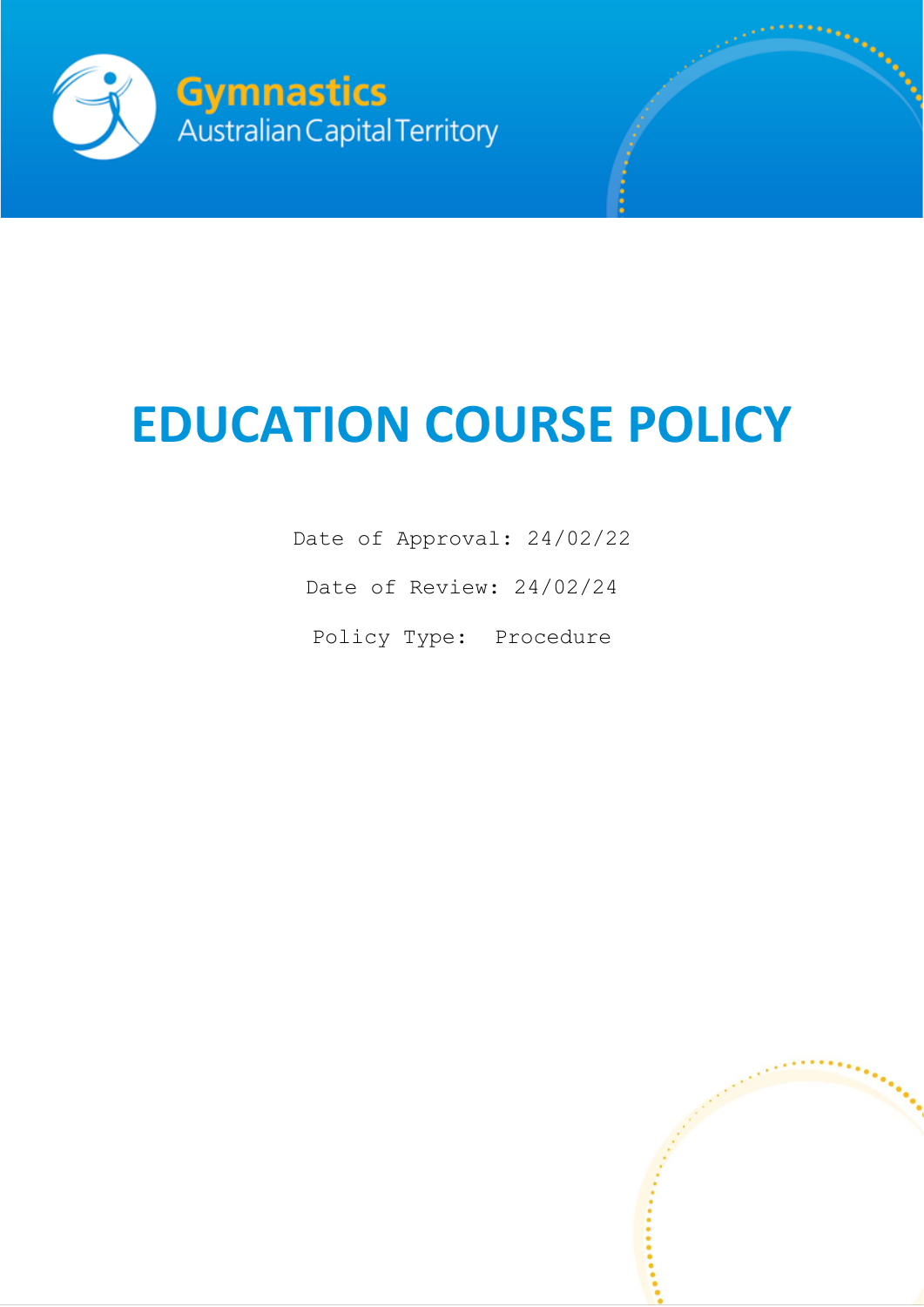

# **1. INTRODUCTION**

Welcome to the Gymnastics Australian Capital Territory (GACT) Education Course Policy. The contents of this policy provide information pertaining to all GACT co-ordinated courses. The processes outlined in this document will be strictly applied.

## **2. PURPOSE**

The purpose of the policy is to provide clubs, members and course participants with information on all training courses that are coordinated and hosted by GACT.

## **3. GENERAL CONDITIONS OF EDUCATION COURSE ENTRY**

## **3.1 Enrolment Process (Coaching and Judging Courses)**

Enrolment to courses is made via Gymnastics Australia's online Learning Management System (Flex) through your individual login. Please contact Gymnastics ACT if you require any further information.

Enrolments will close at the close of business on the Sunday in the week prior to the course date.

Late enrolments will only be accepted in consultation with Gymnastics ACT.

Only people registered for a course will be allowed to participate in that course.

#### Registration will not be accepted on the day of the course.

An Enrolment Form must be filled out at the course by all attendees. The information collected on the Enrolment Form is used for administrative and statistical purposes and will remain confidential. Enrolment data may be shared with health officials should a record of attendance be required.

## **3.2 Course Fees**

Coaching and judging course fees are paid via Gymnastics Australia's online Learning Management System (Flex). Refer to the GACT Fees Information sheet on the GACT website at this [LINK.](http://act.gymnastics.org.au/ACT/About_Us/Governance/By-Laws___Policies/ACT/Governance/By_Laws_and_Policies.aspx?hkey=650aa8b1-8260-45d4-a605-fef33454462c)

Beginner, Intermediate and Intermediate Bronze judging courses conducted within ACT are FREE for Gymnastics ACT members.

#### Course Refunds

In the case of withdrawal from a coaching or judging course the following will apply:

- 7 days or more prior to the course date a 100% refund will be made, or a credit towards a subsequent course
- Less than 7 days prior to the course no refund will be made except in extenuating circumstances as described below.

All applications for refunds must be made in writing to [gymact@gymnastics.org.au.](mailto:gymact@gymnastics.org.au)

#### Extenuating circumstances for refunds could include:

Participants may have extenuating circumstances that prevent them from attending scheduled course dates. These circumstances may include (but are not limited to):

- Illness
- Family or personal matters
- Other extraordinary reasons

Each of the above circumstances should be supported by documentation (eg. Doctor's certificate).

The final decision following assessment of extenuating circumstances rests with Gymnastics ACT CEO and shall be made on a case-by-case basis.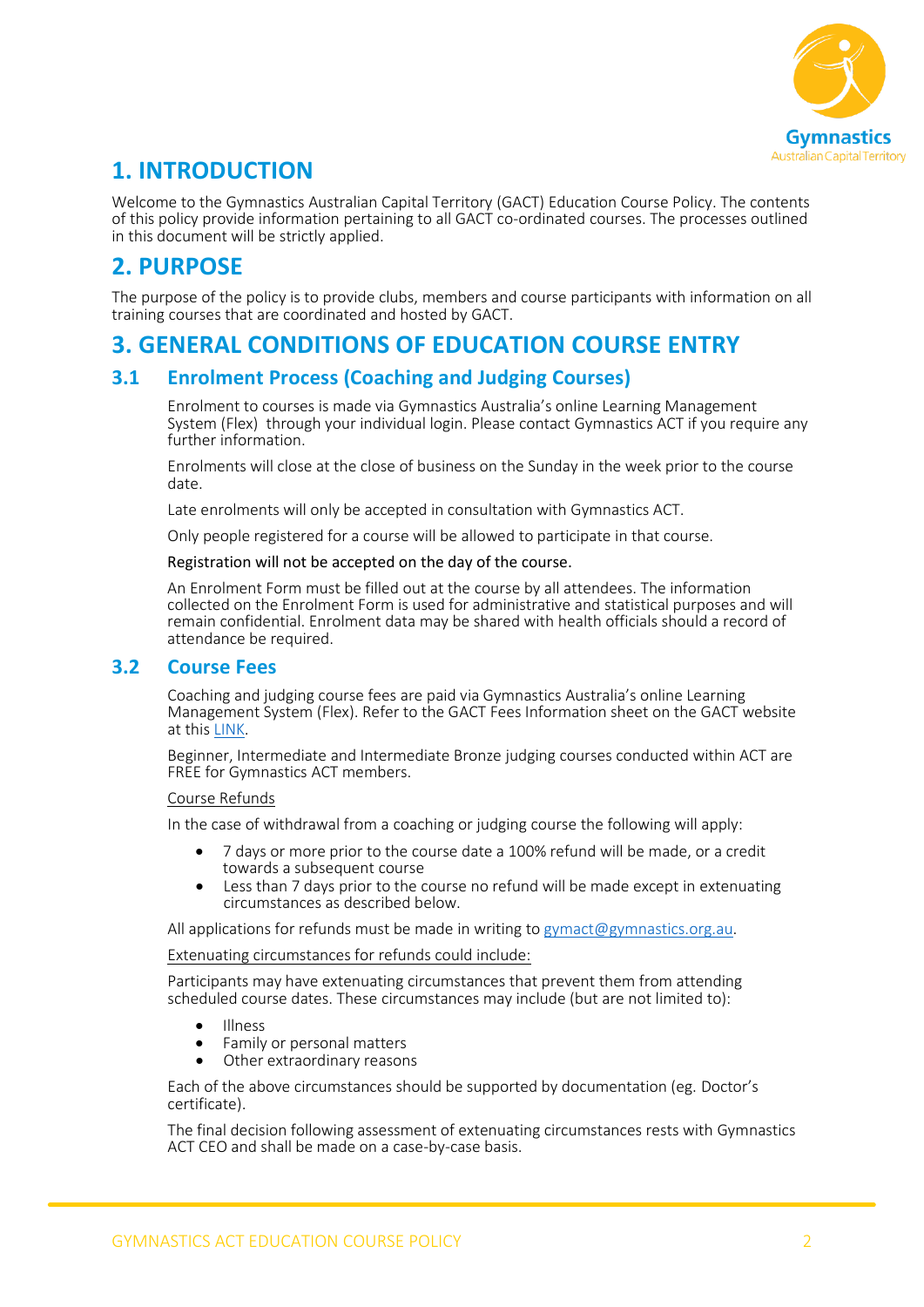

## **3.3 Pre-requisites**

Gymnastics Australia coaching and judging accreditation courses require participants to complete or meet pre-requisites prior to enrolment. Details of pre-requisites for each course stage can be found in the LMS (Flex) and in the Gymnastics Australia Coach & Judge Accreditatio[n Policies.](http://www.gymnastics.org.au/GA/About_Us/By-laws__Policies___Technical_Regulations/Ga/About/By-laws__Policies___Technical_Regulations.aspx?hkey=08379530-4144-406e-ba6f-914e3e53d934)

Gymnastics ACT courses will adhere to these pre-requisites.

## **3.4 Publication of Education Courses**

Gymnastics ACT will:

- Publish all GACT course dates in the GACT Calendar and on the GACT [website.](http://act.gymnastics.org.au/ACT/Education/ACT/Education/Education.aspx?hkey=16bc8456-909d-4507-9de3-a870f216322a)
- Publish all GACT course registration fees on the GACT [website.](http://act.gymnastics.org.au/ACT/About_Us/Governance/By-Laws___Policies/ACT/Governance/By_Laws_and_Policies.aspx?hkey=650aa8b1-8260-45d4-a605-fef33454462c)<br>• Publish all GACT course venues on the GACT website
- Publish all GACT course venues on the GACT [website.](http://act.gymnastics.org.au/ACT/Education/ACT/Education/Education.aspx?hkey=16bc8456-909d-4507-9de3-a870f216322a)

### **3.5 Course Minimum Numbers**

The minimum viable course enrolment rate is six participants in order to cover costs which include venue hire and presenter fees and to ensure quality education. GACT management will communicate with clubs and technical members, working towards scheduling courses to meet demand and applying some flexibility with training delivery where possible. GACT management will use discretion to consider conducting courses in smaller gymsports with lower minimum numbers.

## **3.6 Course Cancellation**

In the circumstance where Gymnastics ACT cancels a course, participants will be notified as soon as possible.

All education courses remain subject to current health advice. In the event of a course being cancelled due to health advice, participants will receive a full refund or be enrolled in the next available course. Some or all courses may be capped due to density and room requirements.

Every effort will be made to transfer participants into another course of the same type.

In the case where a transfer to another suitable course cannot be made, either a reimbursement of the course fee will be effected or a credit given for future course enrolment.

## **4. PARTICIPANT**

## **4.1 Conduct**

Course participants must behave in accordance with the Gymnastics Australia [Member](http://www.gymnastics.org.au/GA/About_Us/By-laws__Policies___Technical_Regulations/Ga/About/By-laws__Policies___Technical_Regulations.aspx?hkey=08379530-4144-406e-ba6f-914e3e53d934)  [Protection Policy.](http://www.gymnastics.org.au/GA/About_Us/By-laws__Policies___Technical_Regulations/Ga/About/By-laws__Policies___Technical_Regulations.aspx?hkey=08379530-4144-406e-ba6f-914e3e53d934)

GACT will provide course participants with course behavioural expectations prior to arrival at their course. Course presenters will clarify and reinforce these expectations throughout the course.

Course participants are expected to follow the directions of the course presenter at all times while on the education course.

Failure to meet course rules / behavioural expectations will result in a warning.

Repeated failures may result in a participant being asked to leave a course.

## **4.2 Participant Attire**

Gymnastics ACT will inform participants of suitable attire prior to the course date.

Course participants must wear suitable attire for course participation.

Participants not correctly attired may not be able to take part in some of or the entire course.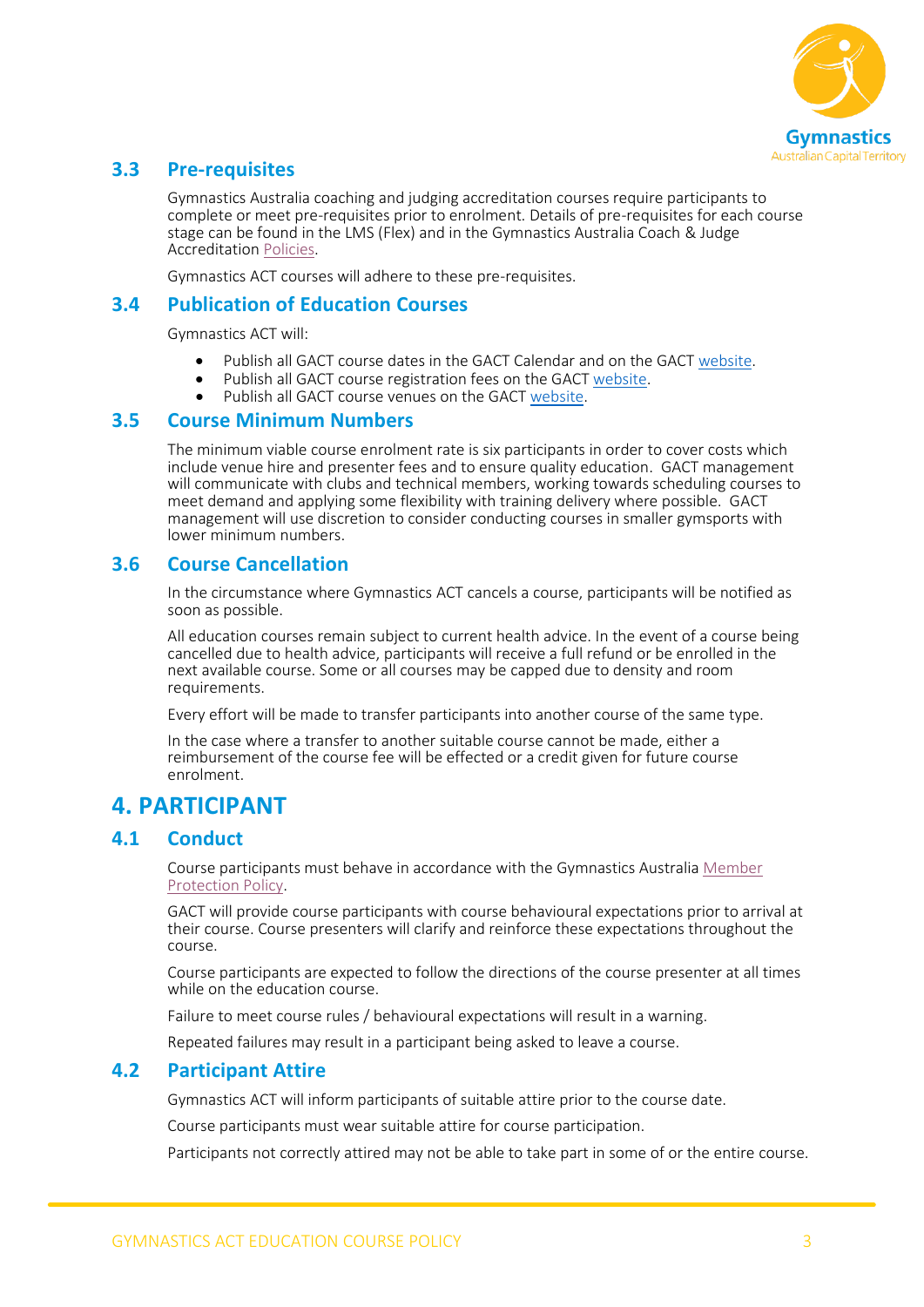

# **5. EDUCATION AND ASSESSMENT**

## **5.1 Language Literacy and Numeracy**

It is recognised that reading, writing, listening, speaking and understanding mathematical concepts and processes are integral skills required for work and are therefore an important component of education. Gymnastics ACT is committed to assisting all participants in their learning, no matter what the barrier.

If you have a Language Literacy or Numeracy concern that is affecting your education program, we encourage you to raise the matter directly with your Presenter.

A range of support services can be provided for participants upon request. Please contact the Gymnastics ACT Member Services Coordinator for more information.

## **5.2 Assessment**

Assessment is the process of collecting evidence and making judgments on whether competency has been achieved. The purpose of assessment is to confirm that an individual can perform to the standard expected in the workplace, as expressed in the relevant endorsed industry or enterprise competency standards. Assessments through Gymnastics ACT courses will require participants to complete a variety of written work, oral questions, practical demonstrations and assignment/portfolio presentations.

## **5.3 Assessment Resits**

Every effort will be made to assist course participants in meeting the assessment requirements of the course.

In the case of a participant who is marked as NYC (Not Yet Competent), they can re-sit the test, or have a reassessment. They will be issued a 'Reassessment Notice' providing feedback on their assessment and how to arrange a reassessment opportunity.

The reassessment opportunity will be co-ordinated by the Gymnastics ACT Member Services Coordinator. If they are deemed NYC for a second time, an administrative fee will apply prior to reassessment.

If they are deemed NYC for a third time, they are to re-enrol in the same course. Reenrolment will include re-training and therefore a re-enrolment fee.

## **5.4 Recognition of Prior Learning (RPL)**

Recognition of Prior Learning (RPL) is the acknowledgment of skills and knowledge obtained through formal education, training, work experience and/or life experience. The purpose of this process is to identify and assess previously acquired skills and knowledge against the required competency standards. Course participants applying for RPL must provide evidence to the satisfaction of Gymnastics ACT. This evidence must clearly indicate that the applicant is able to demonstrate all the required skills and knowledge.

Please contact the Gymnastics ACT Member Services Coordinator for further information and documentation regarding the application procedure for RPL and/or Credit Transfers.

Please note that RPL cannot be granted for part of a unit. Any applicant may appeal in writing against a decision regarding RPL to the Gymnastics ACT Member Services Coordinator.